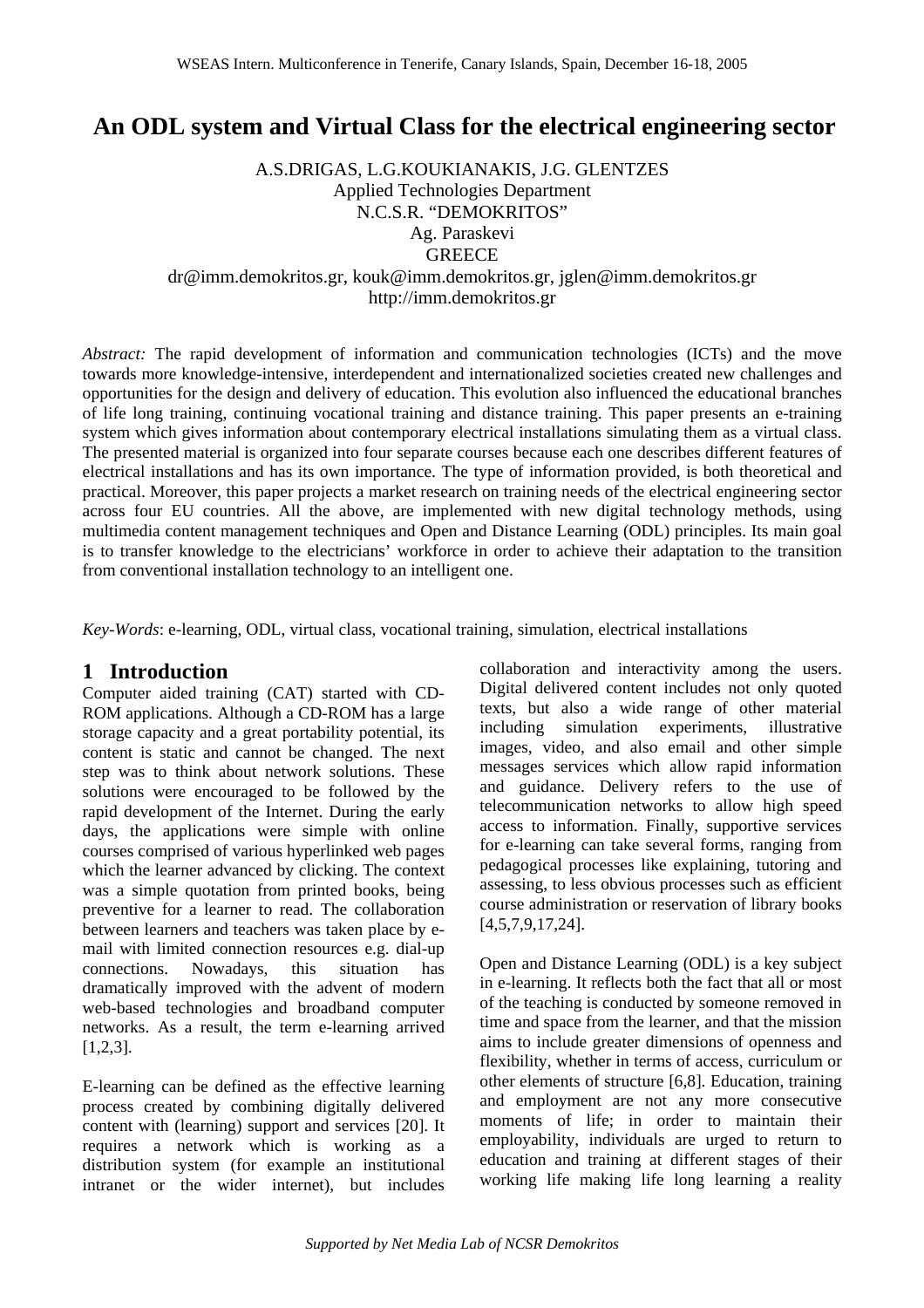[18,19,,20,21]. When it comes to technical aspects, a simple ODL system maybe is not enough to cover the demands, due to their practical nature. Thus, the idea of virtual class is introduced. A virtual class transforms the provided vocational training into applied schemes. A typical virtual class uses the simulation process for the user in order to start experiments with the class's 'virtual' equipment as if he was in a real laboratory [10,11,25].

### **2 Abstract Level Description**

This section contains two parts. The first one involves the searching of the appropriate specifications and principles which will be the backbone of the system, addressing ODL and Virtual Class issues. The second one contains the case study of the presented system, applying the above principles.

#### **2.1 ODL and Virtual Class issues**

In order to design the whole system, a set of principles had to be taken into consideration. About cultivating an ODL environment, a certain area of studies to be taught is selected together with the type of target group that these programmes or courses appeal to. Moving on, the type of educational institution/organization which is providing the ODL and the group of people who will develop, prepare and guide the courses sessions is a crucial parameter. Above all, there should be a study of economic, societal and technical requirements, placing the framework for the next phase of the virtual class modulation.

An organized virtual class should combine its features with the offered vocational training. A simulation planning of certain technical processes should take place in order to present the core of each case study without exaggerating, providing spherical information in every topic of interest. It is essential for the class to have a user friendly interface, having interoperability along many platforms.

#### **2.2 System structure**

Having consolidated the principles of the previous section the next step was to design the system structure according to them. It is depicted in Figure 1. The design's flow chart consists of the following steps:

• In the first step, there is a choice of the scientific area to be described and the type of the correspondent learners. At this point electrical installations and the electricians' branch are selected respectively.

- The second step includes the information providers. These are the institutions that provide the ODL either giving technical information or developing the system (a bundle of institutions and companies), and the development and preparation of these courses by a team of experienced engineers/teachers
- Moreover, a thorough study takes place about the aforementioned requirements of this work. Therefore, the crucial decision was to divide the system into four main parts: A course about how the content is presented and three pure technical courses. This division made for the reason that these activities, although in the same field are operationally different. Then, it is more effective for them to adapt to a virtual class environment separately producing improved results for vocational training schemes and simulation processes.



# **3 System Analysis**

This system's opening page is depicted in Figure 2, has a simple but functional structure. It shows Thales who discovered "hlektron". It was the first observed material having electrostatic behaviour, attracting other physical objects. At this point, the user-visitor has the option to choose one of the next options:

- State of the Art
- **Courses**
- Network of Specialists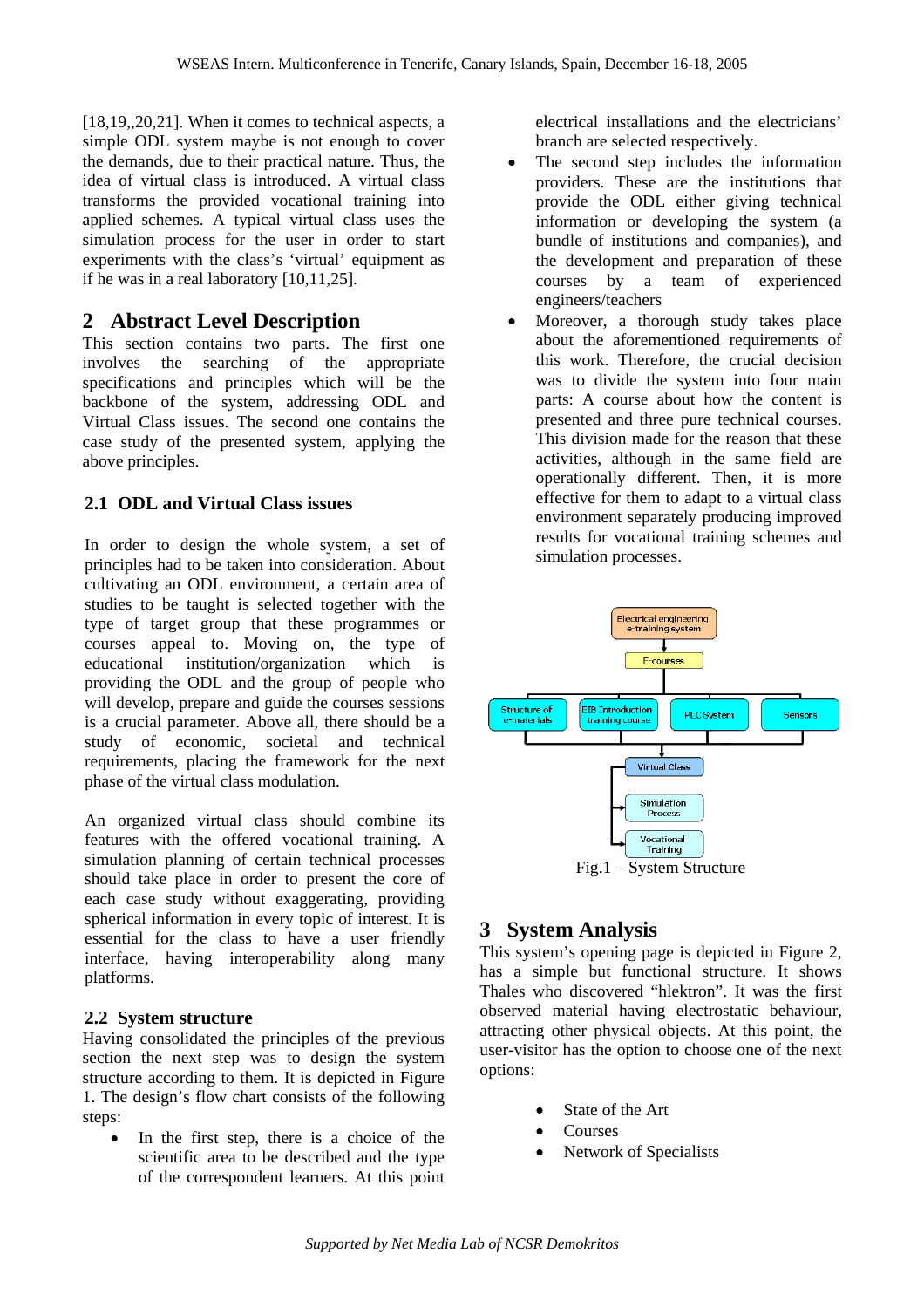

Fig.2 – System's opening page

Following the first option (State of the Art) projects a market research on training needs of electrical engineering and installations sector in Greece, Cyprus, Norway and Sweden. It is depicted in Figure 3.

| <b>State of the Art</b>                                                                                                                                                                                                                                                                                                                                                                                                                                                                                                                                                                                                                       |      |
|-----------------------------------------------------------------------------------------------------------------------------------------------------------------------------------------------------------------------------------------------------------------------------------------------------------------------------------------------------------------------------------------------------------------------------------------------------------------------------------------------------------------------------------------------------------------------------------------------------------------------------------------------|------|
|                                                                                                                                                                                                                                                                                                                                                                                                                                                                                                                                                                                                                                               |      |
| <b>PHASE 1</b>                                                                                                                                                                                                                                                                                                                                                                                                                                                                                                                                                                                                                                |      |
| <b>Market Research on trainings needs of Elecrological Sector in</b><br>Greece, Cyprus, Sweden, Norway                                                                                                                                                                                                                                                                                                                                                                                                                                                                                                                                        |      |
| <b>E 7 H</b>                                                                                                                                                                                                                                                                                                                                                                                                                                                                                                                                                                                                                                  |      |
| The Greek State Educational Framework                                                                                                                                                                                                                                                                                                                                                                                                                                                                                                                                                                                                         |      |
| By September of 1999, a new framework has been set, concerning the technical and<br>professional education in Greece. This framework leads to the foundation of "Technical<br>Greek Education" and of the "Technical and Professional Education" (TPE).                                                                                                                                                                                                                                                                                                                                                                                       |      |
| <b>Index Courses of TEE</b>                                                                                                                                                                                                                                                                                                                                                                                                                                                                                                                                                                                                                   |      |
| The course program in TEE includes general education lessons and professional and<br>technical lessons as well. General education lessons are covering the 38-42% of the total<br>class time in the 1st year of the 1st cycle, and the 33-37% in the 2nd cycle. The<br>specialization developement, is organized depending on the needs of each region. Special<br>emphasis, is given on the gain of professional abilities, in real-time conditions<br>(apprenticeship). For this reason, it is going to take place a seek for joining contracts with<br>enterprises of public or private section in order to ensure the proper professional |      |
|                                                                                                                                                                                                                                                                                                                                                                                                                                                                                                                                                                                                                                               |      |
|                                                                                                                                                                                                                                                                                                                                                                                                                                                                                                                                                                                                                                               | Home |
|                                                                                                                                                                                                                                                                                                                                                                                                                                                                                                                                                                                                                                               | Exit |

Fig.3 – Market research on training needs

The next option (Courses) is the core of this system. It contains four main parts. The first is the structure of e-materials which analyzes how the technical content is organized. Every part is divided into small subject chapters, containing clearly determined goals in every unit. It contains advice about how it should be studied with representative examples and studies and self-tests as well as the correct answers and discussion about possible mistakes. The entire above have explanatory titles and subtitles. In the end, all chapters include

The second part (EIB Introduction training course) describes an alternative way of electrical installations via an EIB bus. It begins with a simulation of a conventional installation (Figure 4) and moves on with an overview of EIB bus technology hierarchy (Figure 5). Someone can easily observe that in the left side of the screen the user can navigate over the various sections of each course. As a result he can proceed to the chapter of his interest without having to pass from the previous ones. On the right side of the screen the content of each chapter is presented whether it is vocational training or simulation.



Fig.4 – Conventional installation technology simulation



Fig.5 – EIB bus technology hierarchy

Great focus is given on the connection of electrical devices to the EIB bus system with the help of relays and connection boxes (Figure 6). These are useful for mounting on ceilings, in channels etc. They have binary inputs and outputs. They also can be utilized for coupling/dimming of light and chatters regulation. Here the technician learns how to make the exact connections as if he was in a training class to an EIB bus in order to apply them in the future to more complicated installations.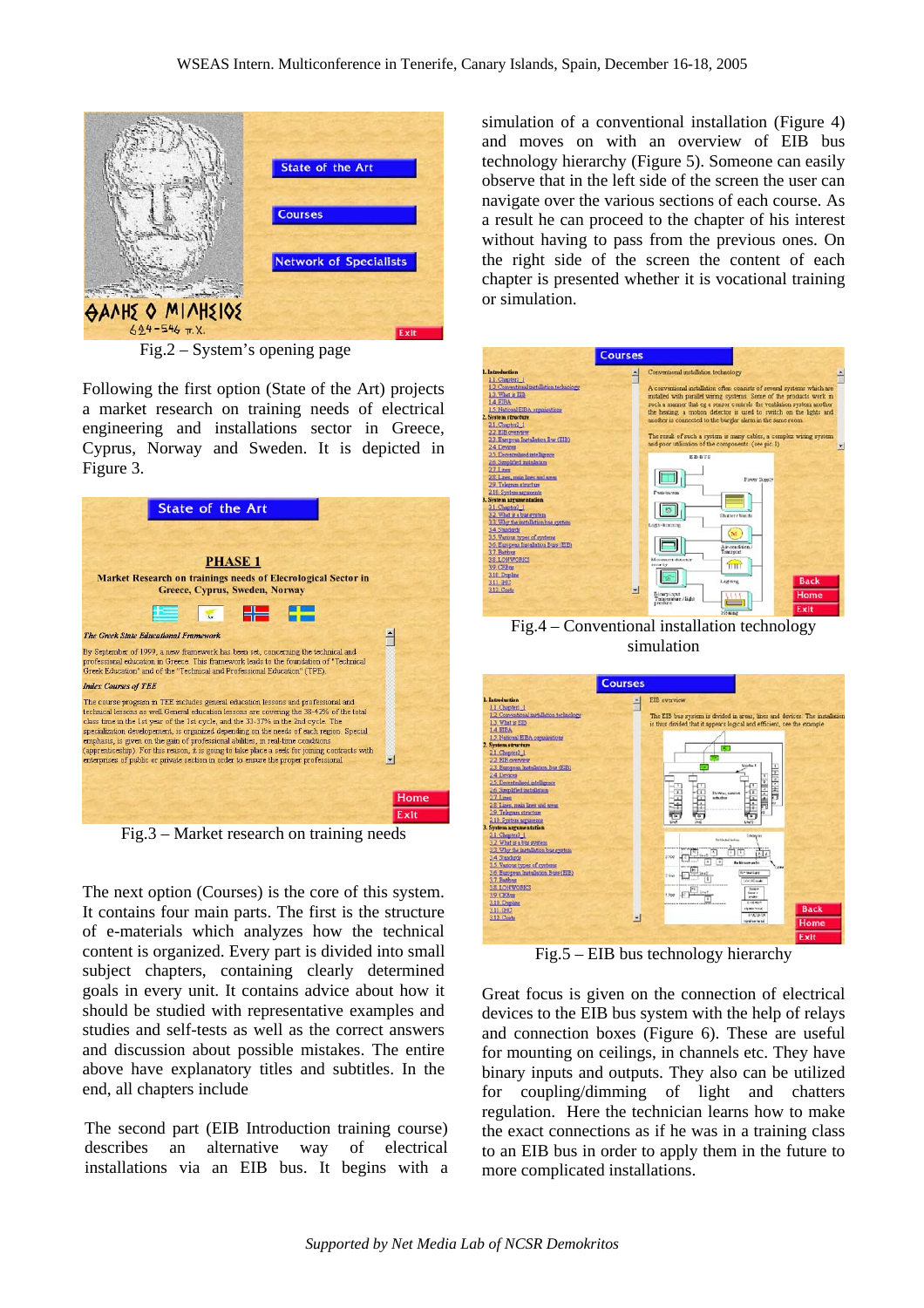

Fig.6 – Relays and Connection boxes

A significant change in planning and designing electrical installations via an EIB bus is the ETS software. This software can communicate with the rest of the system through only a twisted pair-cable. Here is presented an installation design with the help of ETS software, a guide for every technician (Figure 7).



Fig.7 – ETS software

The third part of Courses option is PLC (Programmable Logical Controllers) systems. PLC's are systems that control motors, cylinders etc. receiving several signals from sensors and switches. In Figure 8 a simulation of a lift system is depicted. This is a virtual laboratory (class) showing the moves of this lift through questions and answers depending on each question requirements. The lift operation is simulated with logical expressions by the help of PLC's.



Fig.8 – Lift simulation

The answers about the various lift operations are given in a form of a software environment simulating a PLC operation (Figure 9). With that simulator a PLC's internal memory can be programmed and tested before the procedure and construction of the lift system achieving the best results and covering all the operational specifications.



Fig. 9 – PLC memory programming

The final part of Courses option contains the wide area of sensors. Sensors are devices which observe, detect and convert information signals into voltage or current intensity. Therefore, they imitate (in a way) the human senses. In figure 10 various sensors application can be seen and its operation principle as well.



Fig. 10 – Sensors application and operation principle

An interesting chapter of sensors part is fiber optics photocells technology. Here, the user-visitor can learn about the applications of fiber optics (optical transmission systems like LAN/MAN networks). Because of the complexities of fiber optics installations, special vocational training is given in the form of right/wrong examples (Figure 11).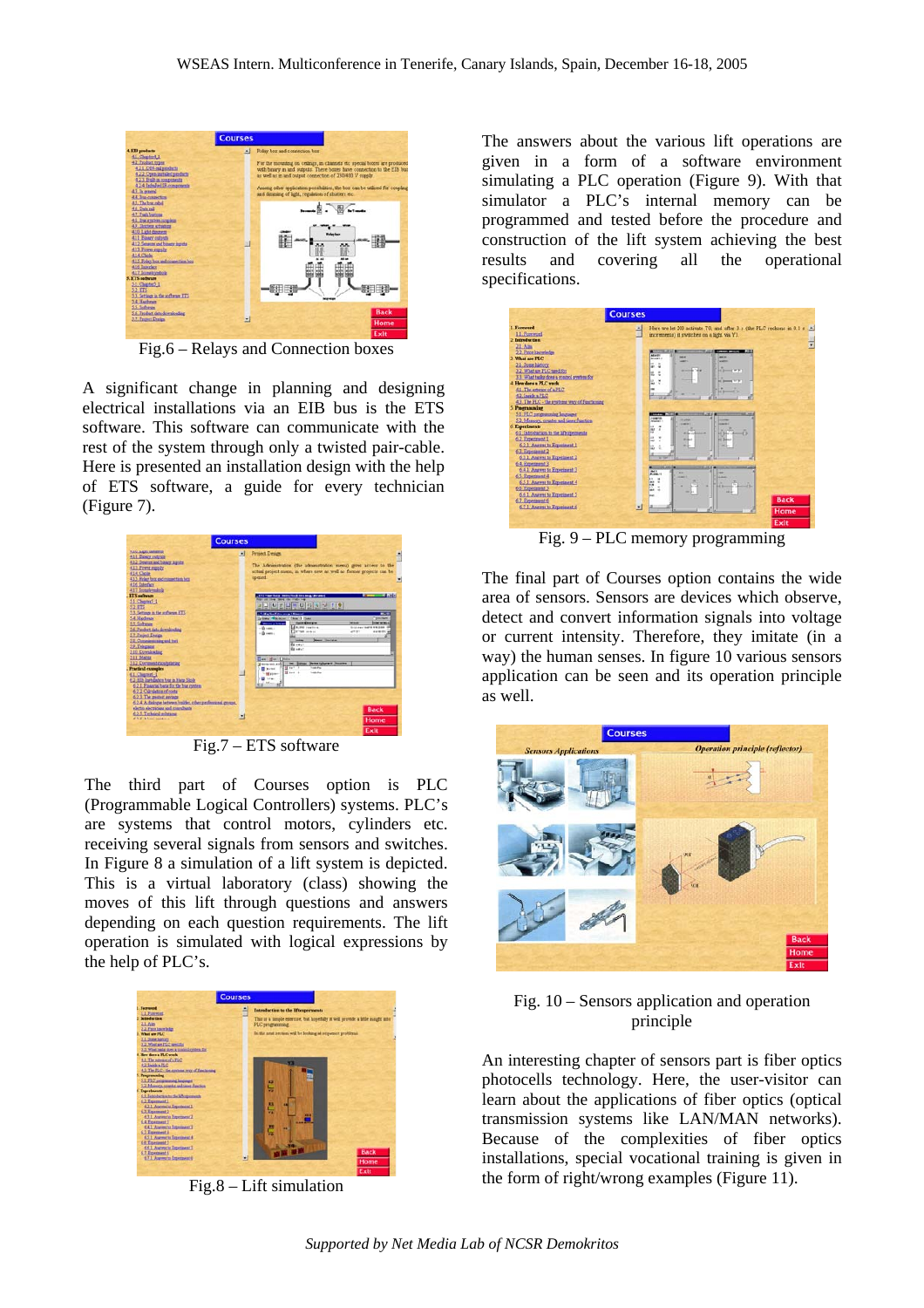

Fig.11 – Fiber optics installation technology

The third option, Network of Specialists, contains the continuous phases towards the finish of the system and the distinctive roles of scientists, technicians and producers of products, included in the electrical engineering scientific area. This networks job is to inform all the categories involved in the area (electricians, students etc.) about new demands or products creating collaboration between electricians and production-industry.

# **4 Benefits**

The described ODL system in this paper has various benefits for the evolution of information society and for the electrician's branch.

ODL provides better access and flexibility for a learner because he can combine it with his occupation, adapting it to his needs. Furthermore, the ODL concept is learner-centred giving him the capability to increase his level of learning with an interactive way [13,14]. On-demand availability enables learners to complete training conveniently without having to comply with a specific schedule. A learner also, can follow his own pace according to his current availability without stress making his experience more satisfactory [15,23]. For employers, ODL offers cost effective professional development in the workplace, allows upgrading of employees' skills with increased productivity [7,16]. Moreover, vocational training planning is essential because it is the vehicle to meet the various etraining requirements (societal, economic and technical), allowing to foresee the future demands [12]. To sum up, a big opportunity is given to people with limited access to the traditional education types, for example disabled people and people in rural or remote areas.

As far as the content of the educational material is concerned, the electricians' branch becomes multiply benefited. Such systems mean reduced training time, and increased portability of training. Besides, this system supports with an easy and friendly way education and training in the form of life long and continuing education and training. Moreover, it is directed towards the aim of training in electrical engineering (science, modern products and technology) which is the community of electricians, engineers and students. Furthermore, the creation of a human network of scientists, technicians and producers is beneficial. This network is undertaking the role of the information circulator among industry, electricians and students. It informs the students/electricians via particular actions for new products, availability, prices etc. and bears the feedback from electricians to industry. Finally, the technicians who were skilled in a certain technical domain which starts to decline or become saturated in the market (conventional installations), have the chance to work with in a totally new environment (EIB bus systems). As a consequence, their transition to the new status becomes as smooth as possible, they upgrade their know-how and they do not turn up unemployed [22].

# **5 Conclusions**

In the analysis carried out throughout this paper, the numerous advantages of the system that supports virtual class and ODL services became clear. This system can give to a user-visitor the capability to navigate through the course about electrical installation technology with the assistance of vocational training and simulation (virtual class) methods.

Nowadays, a great challenge exists in the field of elearning and particularly e-training. The development of such systems is demanding. They must fulfill both pedagogical and infrastructure criteria. An up-to-date e-training system should function technically without problems across all users, having clearly explicit pedagogical design principles closely to learners' needs and qualifications. The teaching faculty should be specialized connecting the training courses with enterprises needs and changing requirements in the labour market. In addition, it must have all the necessary infrastructure parameters like sufficient hardware and software resources, connection with high speed computer networks and should be regularly upgrade or maintained.